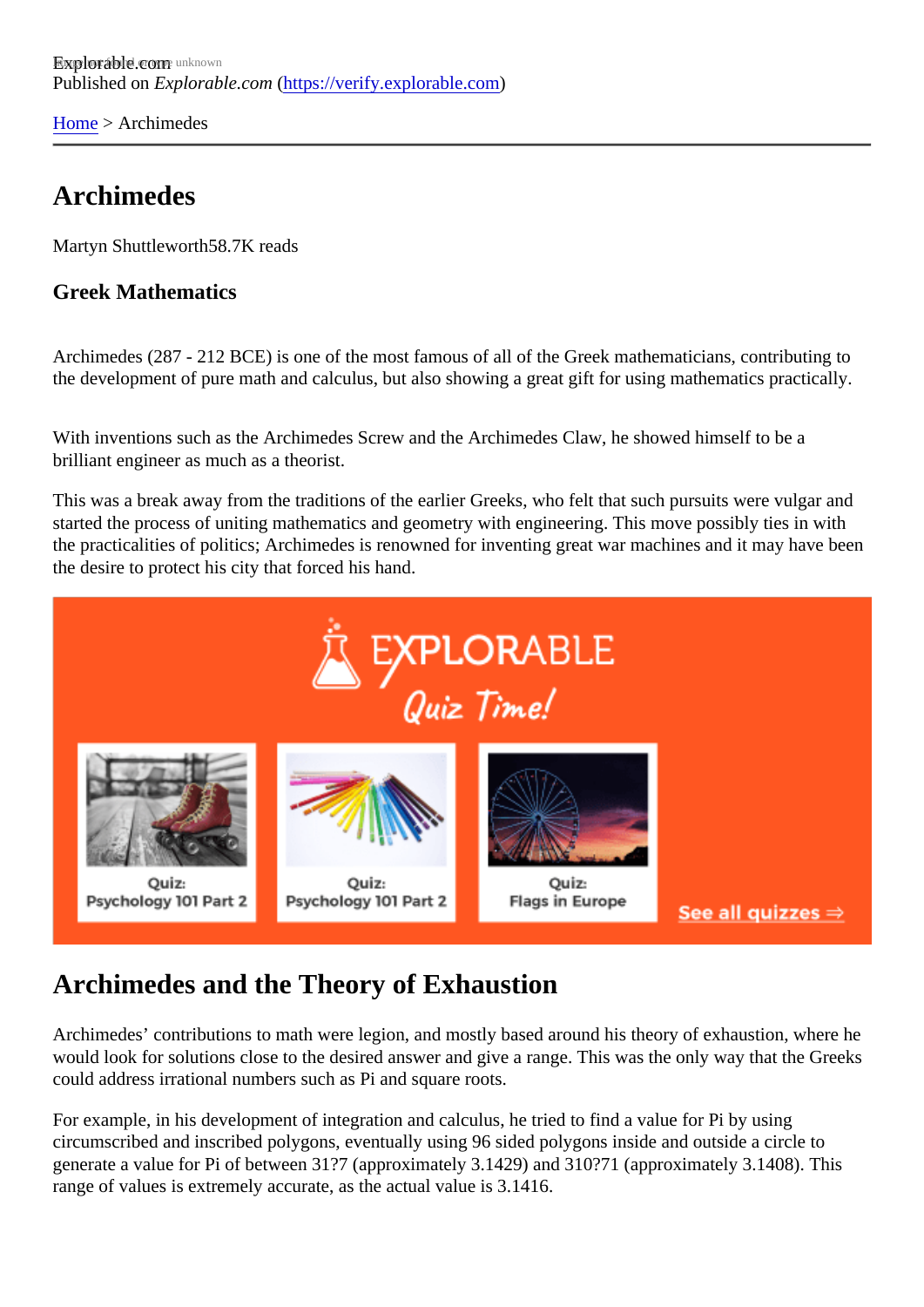### Parabolic Segment and Inscribed Triangle

Image not found or type unknown

Parabolic Segment and Inscribed Triangle (Public Domain)

Archimedes wrote a range of treatises, many of which are lost to us, but those that remain show that he truly was a mathematical genius. Modern engineers and applied mathematicians use knowledge and proofs revealed in the work of Archimedes. Some of the remaining books are

- On the Sphere and the Cylinder: Archimedes used this exhaustion technique on solid shapes, calculating the area of the surface of a sphere. He also calculated the volume by calculating that the volume of a sphere is 2/3 of that of its circumscribed cylinder.
- Measurement of the Circle: Here, Archimedes proved that the area of a circle was equal to Pi multiplied by the square of the radius, and he calculated the square root of 3 to be between 265?153 (approximately 1.7320261) and 1351?780 (approximately 1.7320512).
- On Conoids and Spheroids: Archimedes examined paraboloids, cones, hyperboloids and spheroids, calculating the volumes and areas of sections of these shapes.
- On Spirals: The mathematician studied the properties of the Archimedes spiral, showing how to calculate tangents and areas. His work on the Archimedes screw shows that this was important part his work and shows his mastery of applied mathematics.

#### Archimedes Pi

Image not found or type unknown

Archimedes' Pi Approximation [Creative Common](http://commons.wikimedia.org/wiki/User:El_Caro)s [1] )

- On Plane Equilibriums: In this work, he concentrated upon finding the center of gravity for a series of shapes, including parallelograms, triangles, trapeziums and a segment of a parabola.
- The Quadrature of the Parabola: In this treatise, Archimedes proved that the area of any given segment of a parabola is 4/3 of the area of a triangle with the same base length as the segment and equal height.

Page Archimedes Palimpsets

Image not found or type unknown

Page Archimedes Palimpsets (Creative Commons)

- On Floating Bodies: In this work, Archimedes studies hydrostatics, the properties of floating bodies and the one that gave rise to his 'Eureka' story, although there is little evidence that he actually did that!
- The Psammites: Here, Archimedes used the idea of counting the number of grains of sand that could be contained in the universe to devise a numerical notation system. This system was capable of